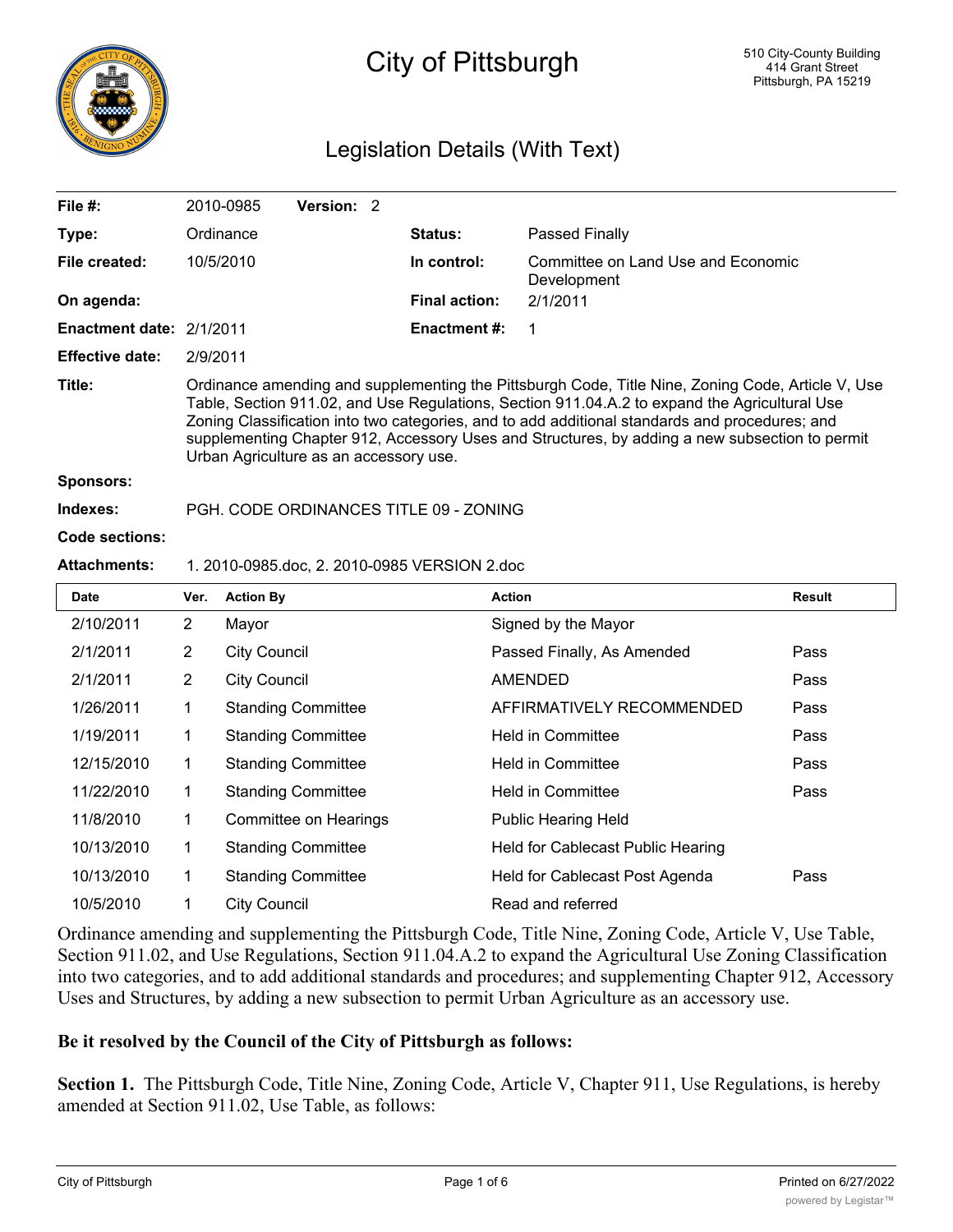## **SEE ATTACHMENT**

## **911.02 Use Table**

| Use<br>Classification<br>The Pittsburgh |   |                                            |  |                         |  |                              |                         | Base Zoning Districts* |                             |              |                |                                    |             |                           |   |                            |             | Stand<br>ard<br>See |
|-----------------------------------------|---|--------------------------------------------|--|-------------------------|--|------------------------------|-------------------------|------------------------|-----------------------------|--------------|----------------|------------------------------------|-------------|---------------------------|---|----------------------------|-------------|---------------------|
| Urban Zoning                            |   |                                            |  |                         |  |                              |                         |                        |                             |              |                |                                    |             |                           |   |                            |             | Sectio<br>'n        |
| Code $P =$                              |   |                                            |  |                         |  |                              |                         |                        |                             |              |                |                                    |             |                           |   |                            |             | 911.0               |
| Permitted by<br>Right $A =$             |   |                                            |  |                         |  |                              |                         |                        |                             |              |                |                                    |             |                           |   |                            | 4.x         |                     |
| Administrators                          |   |                                            |  |                         |  |                              |                         |                        |                             |              |                |                                    |             |                           |   |                            |             |                     |
| Exception $S =$                         |   |                                            |  |                         |  |                              |                         |                        |                             |              |                |                                    |             |                           |   |                            |             |                     |
| Special                                 |   |                                            |  |                         |  |                              |                         |                        |                             |              |                |                                    |             |                           |   |                            |             |                     |
| Exception $C =$                         |   |                                            |  |                         |  |                              |                         |                        |                             |              |                |                                    |             |                           |   |                            |             |                     |
| <b>Conditional Use</b>                  |   |                                            |  |                         |  |                              |                         |                        |                             |              |                |                                    |             |                           |   |                            |             |                     |
|                                         |   | Residential<br>Mixed-Uses<br>Special<br>DT |  |                         |  |                              |                         |                        |                             |              |                |                                    |             |                           |   |                            |             |                     |
|                                         |   |                                            |  | R <b>IR IR 2R 3R IN</b> |  |                              |                         |                        |                             |              |                |                                    |             | $\mathbf{H}$<br><b>IE</b> |   | $\overline{G}$<br>$\bf{D}$ |             |                     |
| * As Base Zoning                        | D |                                            |  |                         |  |                              | $\overline{\mathbf{L}}$ | $\overline{\bf N}$     | $\mathbf{U}$                | $\mathbf{H}$ | $G$ U IP       |                                    |             |                           |   | Iт                         |             |                     |
| District                                |   | A                                          |  |                         |  | D<br>$\overline{\mathbf{O}}$ | N<br>$\mathbf{C}$       | $\bf{D}$<br>I          | $\mathbf N$<br>$\mathbf{C}$ | $\mathbf{C}$ | I              |                                    | $\mathbf O$ |                           | M |                            | $\mathbf R$ |                     |
| Regulations, all                        |   |                                            |  |                         |  |                              |                         |                        |                             |              |                |                                    |             |                           | I |                            |             |                     |
| uses may be                             |   |                                            |  |                         |  |                              |                         |                        |                             |              |                |                                    |             |                           |   |                            |             |                     |
| subject to<br>additional                |   |                                            |  |                         |  |                              |                         |                        |                             |              |                |                                    |             |                           |   |                            |             |                     |
| regulations                             |   |                                            |  |                         |  |                              |                         |                        |                             |              |                |                                    |             |                           |   |                            |             |                     |
| imposed by                              |   |                                            |  |                         |  |                              |                         |                        |                             |              |                |                                    |             |                           |   |                            |             |                     |
| applicable                              |   |                                            |  |                         |  |                              |                         |                        |                             |              |                |                                    |             |                           |   |                            |             |                     |
| Overlay Zoning                          |   |                                            |  |                         |  |                              |                         |                        |                             |              |                |                                    |             |                           |   |                            |             |                     |
| Districts.                              |   |                                            |  |                         |  |                              |                         |                        |                             |              |                |                                    |             |                           |   |                            |             |                     |
|                                         |   |                                            |  |                         |  |                              |                         |                        |                             |              |                |                                    |             |                           |   |                            |             |                     |
| <b>Agriculture</b>                      |   |                                            |  | [A][A][A][A][A]         |  |                              |                         |                        |                             |              | $\overline{S}$ | $[A]$ S<br>$\overline{\mathbf{S}}$ |             | $\overline{S}$            |   |                            |             | A.2(a)              |
| [Use] (General)<br>means the            |   |                                            |  |                         |  |                              |                         |                        |                             |              |                |                                    |             |                           |   |                            |             |                     |
|                                         |   |                                            |  |                         |  |                              |                         |                        |                             |              |                |                                    |             |                           |   |                            |             |                     |
| growing of crops<br>and raising of      |   |                                            |  |                         |  |                              |                         |                        |                             |              |                |                                    |             |                           |   |                            |             |                     |
| livestock and                           |   |                                            |  |                         |  |                              |                         |                        |                             |              |                |                                    |             |                           |   |                            |             |                     |
| domestic small                          |   |                                            |  |                         |  |                              |                         |                        |                             |              |                |                                    |             |                           |   |                            |             |                     |
| farm animals for                        |   |                                            |  |                         |  |                              |                         |                        |                             |              |                |                                    |             |                           |   |                            |             |                     |
| domestic and                            |   |                                            |  |                         |  |                              |                         |                        |                             |              |                |                                    |             |                           |   |                            |             |                     |
| commercial uses.                        |   |                                            |  |                         |  |                              |                         |                        |                             |              |                |                                    |             |                           |   |                            |             |                     |
| The minimum lot                         |   |                                            |  |                         |  |                              |                         |                        |                             |              |                |                                    |             |                           |   |                            |             |                     |
| size required is                        |   |                                            |  |                         |  |                              |                         |                        |                             |              |                |                                    |             |                           |   |                            |             |                     |
| three $(3)$ acres.                      |   |                                            |  |                         |  |                              |                         |                        |                             |              |                |                                    |             |                           |   |                            |             |                     |

and commercial commercial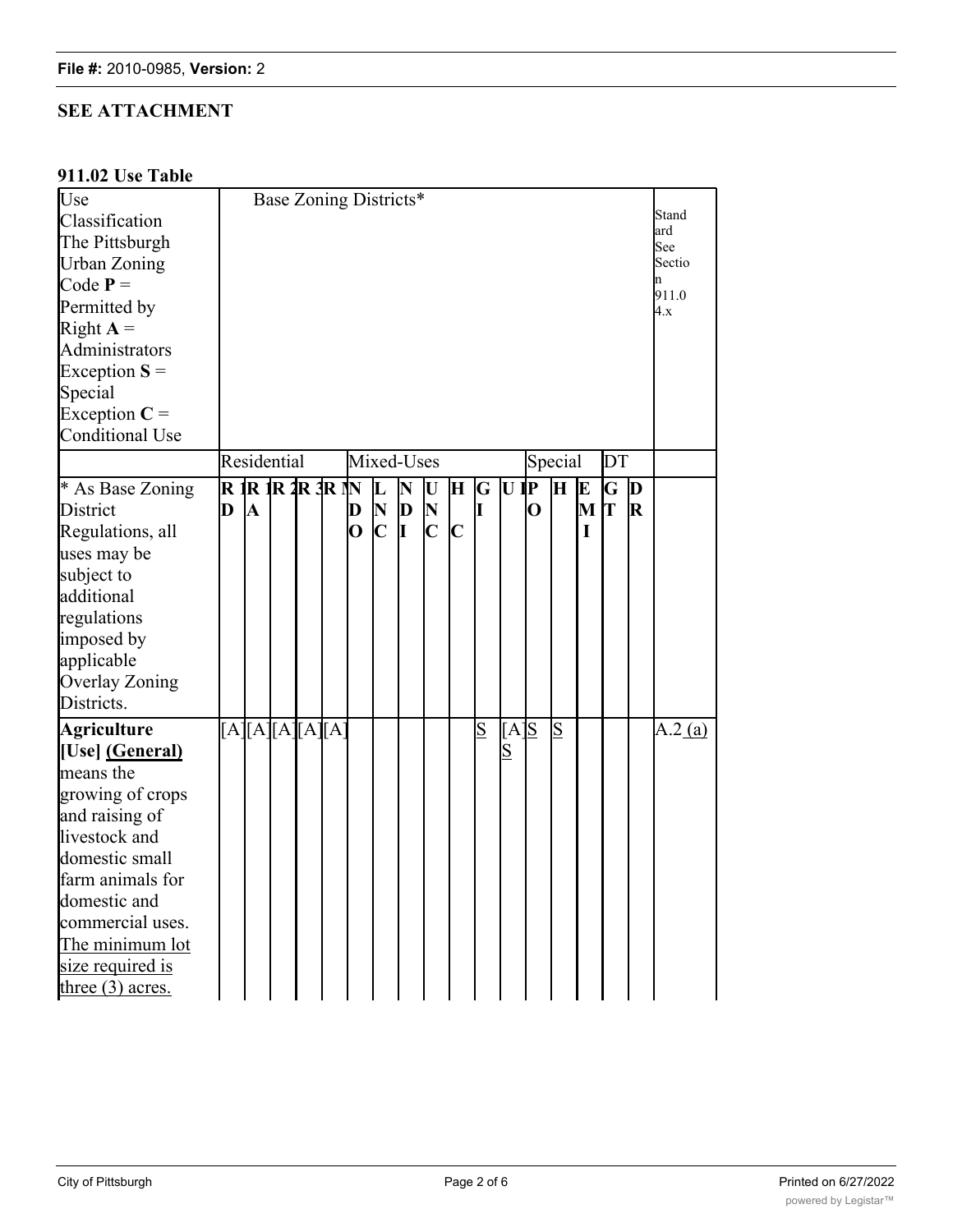The minimum lot

| <b>Agriculture</b> |   | S | $\overline{S}$  | $\overline{\mathbf{S}}$ | S |  |  | $\overline{\mathbf{S}}$ |   | $\overline{S}$ | $\overline{\mathbf{S}}$ |  | A.2(b) |
|--------------------|---|---|-----------------|-------------------------|---|--|--|-------------------------|---|----------------|-------------------------|--|--------|
| (Limited) With     |   |   |                 |                         |   |  |  |                         |   |                |                         |  |        |
| <b>Beekeeping</b>  |   |   |                 |                         |   |  |  |                         |   |                |                         |  |        |
| means the          |   |   |                 |                         |   |  |  |                         |   |                |                         |  |        |
| growing of crops   |   |   |                 |                         |   |  |  |                         |   |                |                         |  |        |
| and raising honey  |   |   |                 |                         |   |  |  |                         |   |                |                         |  |        |
| bees for domestic  |   |   |                 |                         |   |  |  |                         |   |                |                         |  |        |
| and commercial     |   |   |                 |                         |   |  |  |                         |   |                |                         |  |        |
| uses.              |   |   |                 |                         |   |  |  |                         |   |                |                         |  |        |
| <b>Agriculture</b> | A | A | $\underline{A}$ | $\Delta$                | A |  |  | A                       | A | $\Delta$       | $\Delta$                |  | A.2(c) |
| (Limited) means    |   |   |                 |                         |   |  |  |                         |   |                |                         |  |        |
| the growing of     |   |   |                 |                         |   |  |  |                         |   |                |                         |  |        |
| crops for          |   |   |                 |                         |   |  |  |                         |   |                |                         |  |        |
| commercial use.    |   |   |                 |                         |   |  |  |                         |   |                |                         |  |        |
| No minimum lot     |   |   |                 |                         |   |  |  |                         |   |                |                         |  |        |
| size is required.  |   |   |                 |                         |   |  |  |                         |   |                |                         |  |        |

**Section 2.** The Pittsburgh Code, Title Nine, Zoning Code, Article V, Chapter 911, Use Regulations, is hereby amended at Section 911.04.A.2, Agricultural Uses, as follows:

## *911.04.A.2(a) Agriculture [Uses] (General)*

Agriculture [Uses] (General) shall be subject to the following standards:

- (1) The site shall be at least three  $(3)$  [five  $(5)$ ] acres in size;
- (2) No structure, including beehives, chicken coops, or any similar accessory structures, except a dwelling unit shall be located within [two hundred (200)] fifty (50) feet of any lot line;
- (3) The sale of non-mechanical agricultural and farm products [nursery stock and poultry] that are grown, used, produced on-site, or are part of an affiliated Community Supported Agriculture program shall be permitted [only if produced or raised on the premises]*,* and shall comply with the standards of Section 912.06, Outdoor Retail Sales and Service (Accessory Use);
- (4) Killing or dressing of animals raised on the premises shall be permitted if conducted entirely within an enclosed building;
- (5) The keeping of poultry birds, livestock, and domestic small farm animals shall be permitted within a securely fenced and enclosed area only where there is also a residential use of the property;
- (6) All animal structures and roaming areas shall be kept sanitary and free from accumulations of animal excrement and objectionable odor;
- (7) All seed, fertilizer, and animal feed shall be stored in a secured, rodent-proof container and housed within an enclosed structure; and
- (8) All applications shall be in compliance with Environmental Overlay District regulations of Chapter 906.

## *911.04.A.2(b) Agriculture (Limited) With Beekeeping*

Agriculture (Limited) With Beekeeping shall be subject to the following standards: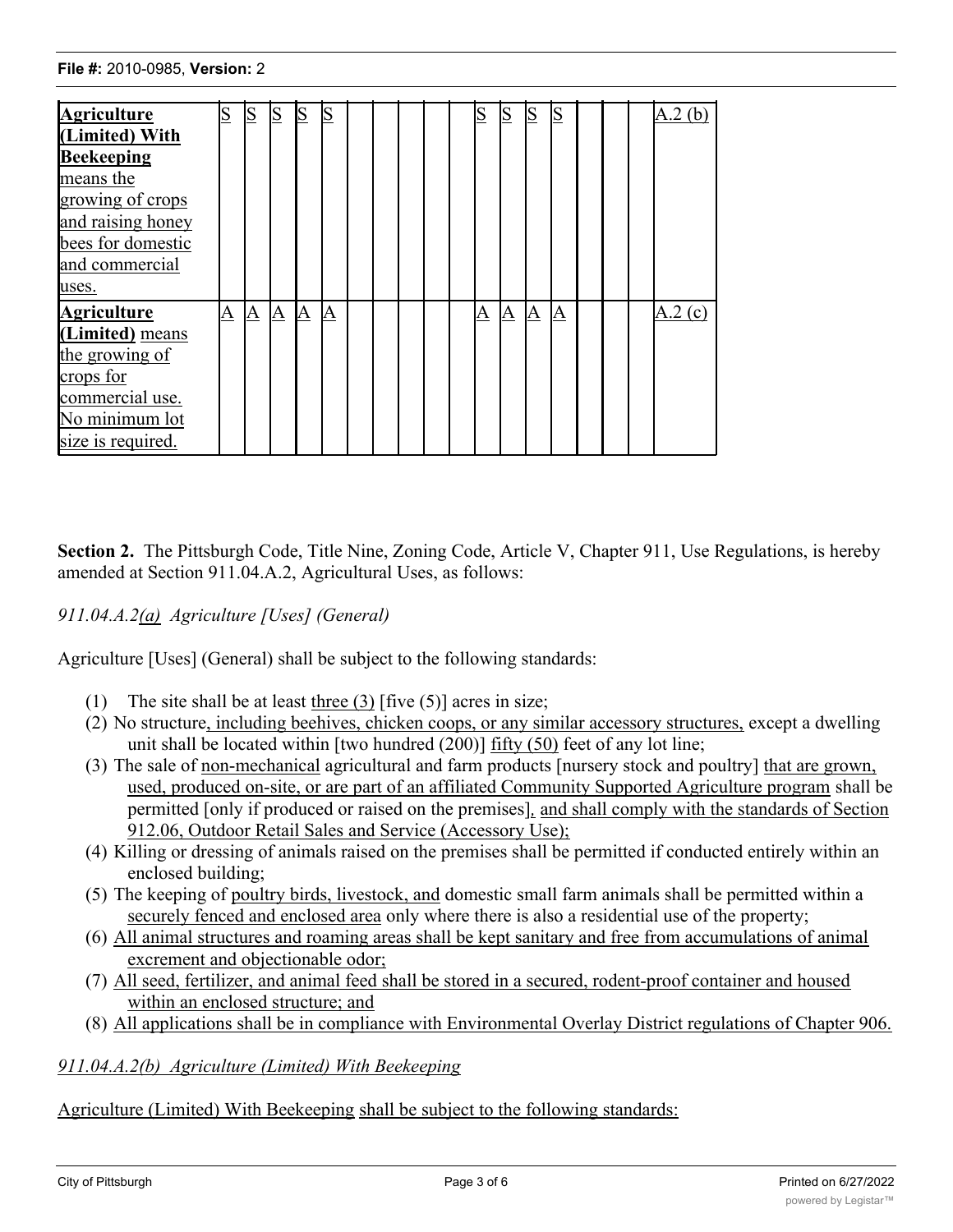#### **File #:** 2010-0985, **Version:** 2

- (1) The sale of non-mechanical agricultural and farm products that are grown, used, produced on-site, or are part of an affiliated Community Supported Agriculture program shall be permitted*,* and shall comply with the standards of Section 912.06, Outdoor Retail Sales and Service (Accessory Use);
- (2) The keeping of poultry birds, livestock, and domestic small farm animals is not permitted;
- (3) For property with a minimum of two-thousand (2,000) square feet in size, the -property owner is
- permitted to keep two (2) beehives. For every additional two-thousand (2,000) square feet of property, the owner is permitted two (2) additional beehive;
- (4) All structures necessary for and related to the housing of honeybees shall be subject to any required setbacks of the underlying zoning district, but shall in all cases be a minimum of ten (10) feet from any property line;
- (5) Ground mounted beehives shall be located no higher than six (6) feet from grade;
- (6) Ground mounted beehives shall be permitted in side and rear yards, and shall be provided an enclosed barrier along the property line six (6) feet in height consisting of a solid fence, dense vegetation or combination thereof, and in cases where there is ample yard-area, a flyway may be substituted for perimeter barriers, consisting of six (6) foot high barriers on both sides of the bee colony, creating a channel extending twenty (20) feet in each direction beyond each bee colony entrance;
- (7) All seed, fertilizer, or similar products shall be stored in a secured, rodent-proof container and housed within an enclosed structure; and
- (8) All applications shall be subject to the Environmental Overlay District regulations of Chapter 906.

## *911.04.A.2(c) Agriculture (Limited)*

Agriculture (Limited) shall be subject to the following standards:

- (1) The sale of non-mechanical agricultural and farm products that are grown, used, produced on-site, or are part of an affiliated Community Supported Agriculture program shall be permitted*,* and shall comply with the standards of Section 912.06, Outdoor Retail Sales and Service (Accessory Use);
- (2) The keeping of poultry birds, livestock, and domestic small farm animals is not permitted;
- (3) All seed, fertilizer, or similar products shall be stored in a secured, rodent-proof container and housed within an enclosed structure; and
- (4) All applications shall be subject to the Environmental Overlay District regulations of Chapter 906.

**Section 3.** The Pittsburgh Code, Title Nine, Zoning Code, Article V, Chapter 912, Accessory Uses and Structures, is hereby supplemented by adding Section 912.07 as follows:

## **912.07 Urban Agriculture (Accessory Use)**

The Urban Agriculture standards of this section are intended to permit the growing and off-site selling of legal agricultural products on properties throughout the City of Pittsburgh, and shall authorize the Zoning Administrator to consider and approve applications for *Urban Agriculture (Accessory Use) With Animals* as a Special Exception in accordance with the provisions of Section 922.07. The property owner need not apply for any type of permit if the sole intent of growing crops is for personal/non-commercial use.

## **912.07.A Urban Agriculture (Accessory Use) With No Animals**

Urban Agriculture (Accessory Use) applications which do not include the housing of poultry birds or honeybees shall be subject to the following standards: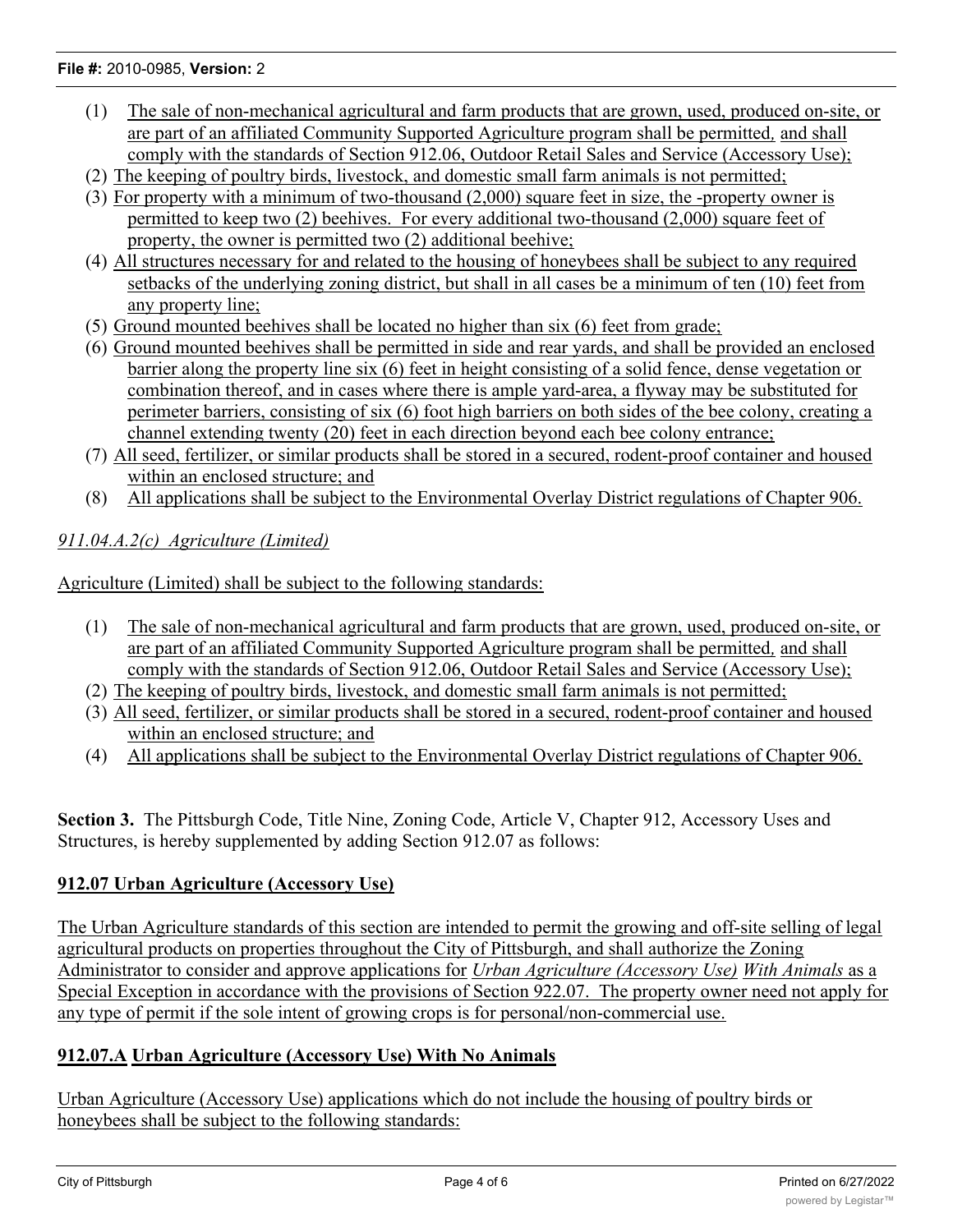#### **File #:** 2010-0985, **Version:** 2

- (1) The sale of non-mechanical agricultural and farm products that are grown, used, produced on-site, or are part of an affiliated Community Supported Agriculture program shall be permitted only in nonresidential districts*,* and shall comply with the standards of Section 912.06, Outdoor Retail Sales and Service (Accessory Use);
- (2) All seed, and fertilizer, shall be stored in a secured, rodent-proof container and housed within an enclosed structure;
- (3) All applications shall be subject to the Environmental Overlay District regulations of Chapter 906;
- (4) All applications shall include a detailed plot plan with scaled representation of all proposed structures and uses; and
- (5) Signage shall not be permitted.

## **912.07.B Urban Agriculture (Accessory Use) With Animals**

Urban Agriculture (Accessory Use) applications for the housing of poultry birds and honeybees shall be authorized as a Special Exception, in accordance with Section 922.07, and shall be subject to the following standards:

- (1) The sale of non-mechanical agricultural and farm products that are grown, used, produced on-site, or are part of an affiliated Community Supported Agriculture program shall be permitted only in nonresidential districts*,* and shall comply with the standards of Section 912.06, Outdoor Retail Sales and Service (Accessory Use);
- (2) All applications shall be subject to the Environmental Overlay District regulations of Chapter 906;
- (3) All applications shall include a detailed plot plan with scaled representation of all proposed structures and uses;
- (4) Signage shall not be permitted;
- (5) All seed, fertilizer, and animal feed shall be stored in a secured, rodent-proof container and housed within an enclosed structure;
- (6) All structures related to the housing of poultry birds shall be at least 6 Sq. Ft. in size and a minimum of 2 Sq. Ft. per additional poultry bird;
- (7) Roosters are not permitted;
- (8) For property with a minimum of two-thousand  $(2,000)$  square feet in size, the property owner is permitted three (3) poultry birds. For every additional one-thousand (1,000) square feet of property, the owner is permitted one (1) additional poultry bird;
- (9) For property with a minimum of two-thousand (2,000) square feet in size, the property owner is permitted to keep two (2) beehives. For every additional two-thousand (2,000) square feet of property, the owner is permitted two (2) additional beehive;
- (10) All structures necessary for and related to the housing of honeybees shall be subject to any required setbacks of the underlying zoning district, and shall otherwise be set back at least ten (10) feet from any property line;
- (11) Ground mounted beehives shall be located no higher than six (6) feet from grade;
- (12) Ground mounted beehives shall be permitted in side and rear yards, and shall be provided an enclosed barrier along the property line six (6) feet in height consisting of a solid fence, dense vegetation or combination thereof, and in cases where there is ample yard-area, a flyway may be substituted for perimeter barriers, consisting of six (6) foot high barriers on both sides of the bee colony, creating a channel extending twenty (20) feet in each direction beyond each bee colony entrance;
- (13) Roof mounted beehives shall be located on primary and accessory structures no lower than ten (10) feet from grade and shall not be within the required setback;
- (14) All animal structures and roaming areas shall be kept sanitary and free from accumulations of animal excrement and objectionable odor;